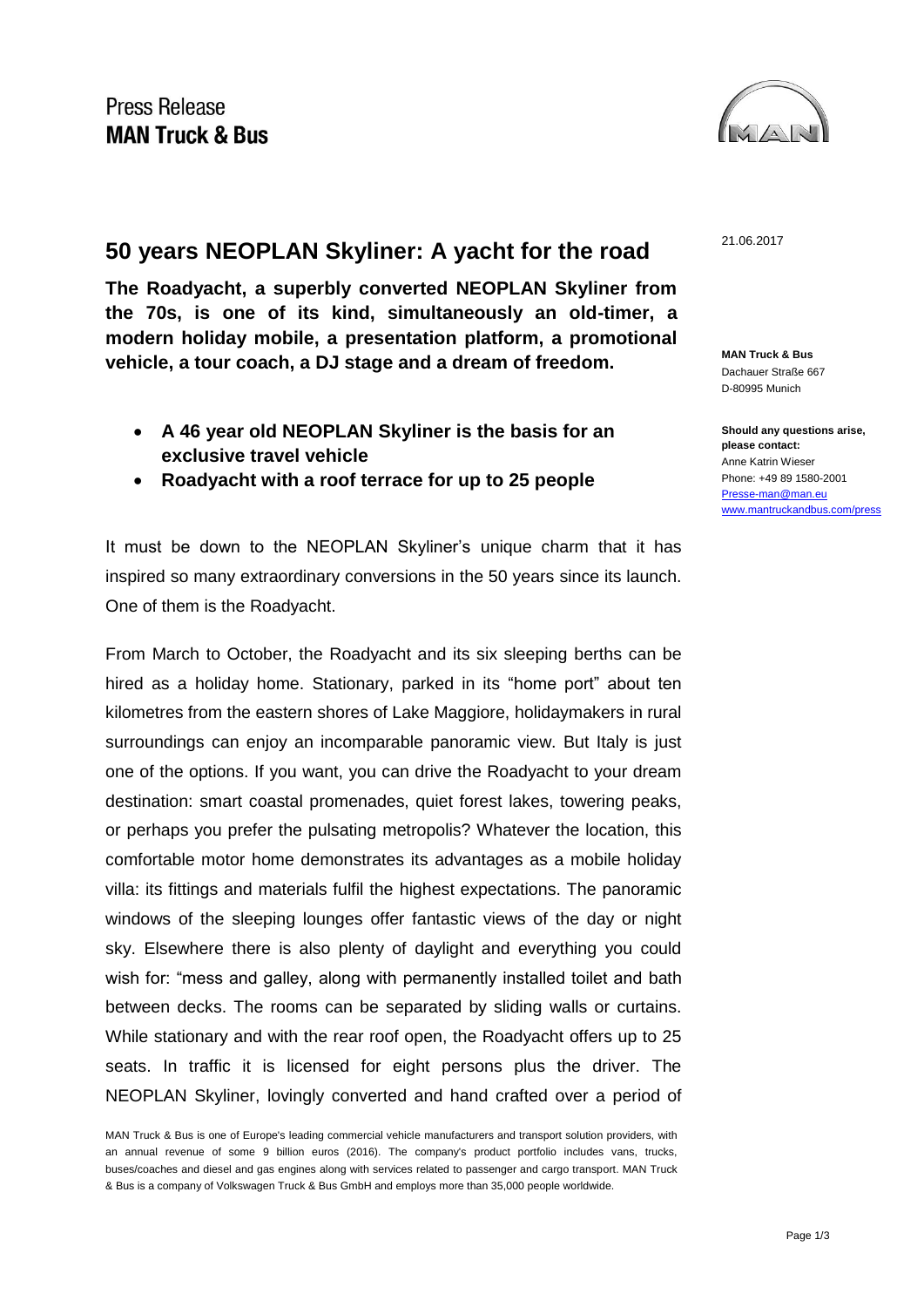## Presse-Information **MAN Truck & Bus**



years, is a genuine eye-catcher: "When you're at an event, such as a roadshow or a corporate celebration, it's an immediate topic of conversation. Some people assume it came from America and then I can proudly say: 'Oh no, I built it myself!'" says Günter Erhart, creator of the Roadyacht. Athletes, artists or bands who travel a great deal also find the Roadyacht eminently suitable. Its chill-out qualities make it an excellent retreat and exclusive VIP lounge. The top deck has already been used as a special kind of fair booth, an exclusive meeting room and a DJ cockpit at open-air events. The Roadyacht's unique roof construction makes all this possible and at the same time ensures a pleasant atmosphere inside the bus.

Even as a boy, Günter Erhart was mad about cars and completed railway vocational training as a motor vehicle mechanic. He learned his craft working on buses, and then became an engine driver. But Erhart's passion for vehicles remained, so he spent his spare time making old cars and trucks fit for the road. In 1981, in the north of Germany, he came across an eleven-year-old NEOPLAN Skyliner, built in 1971. Erhart had always liked them, he says, "because they were simply more individual than other cars". The bus was on sale for 3,000 marks, and was in a miserable condition: damaged engine, fittings ripped out, cable harness in shreds, windows broken, alternator and compressor stolen. But the bodywork was impeccable.

Years of intensive renovations followed, right up to 1986. Erhart cut away the top of the body and built up the roof structure himself. He replaced the ruined engine with a Henschel engine. In the early 80s, when a new Skyliner model came on the market, Erhart got the spare parts he needed from NEOPLAN's stock. Even aside from that, the manufacturer's experts were ready to advise and assist him, and were even curious about his ideas. When the bus was completed as far as the waistrail, it passed the TÜV inspection. Erhart could now have sold the empty shell of the Skyliner at a profit, but he continued to dream of his Roadyacht. The driving experience on his own test drives thrilled the vehicle fan so much that he determined to keep it. The chassis had already been overhauled as far as humanly possible. This care and the vehicle's winter sojourns in Italy,